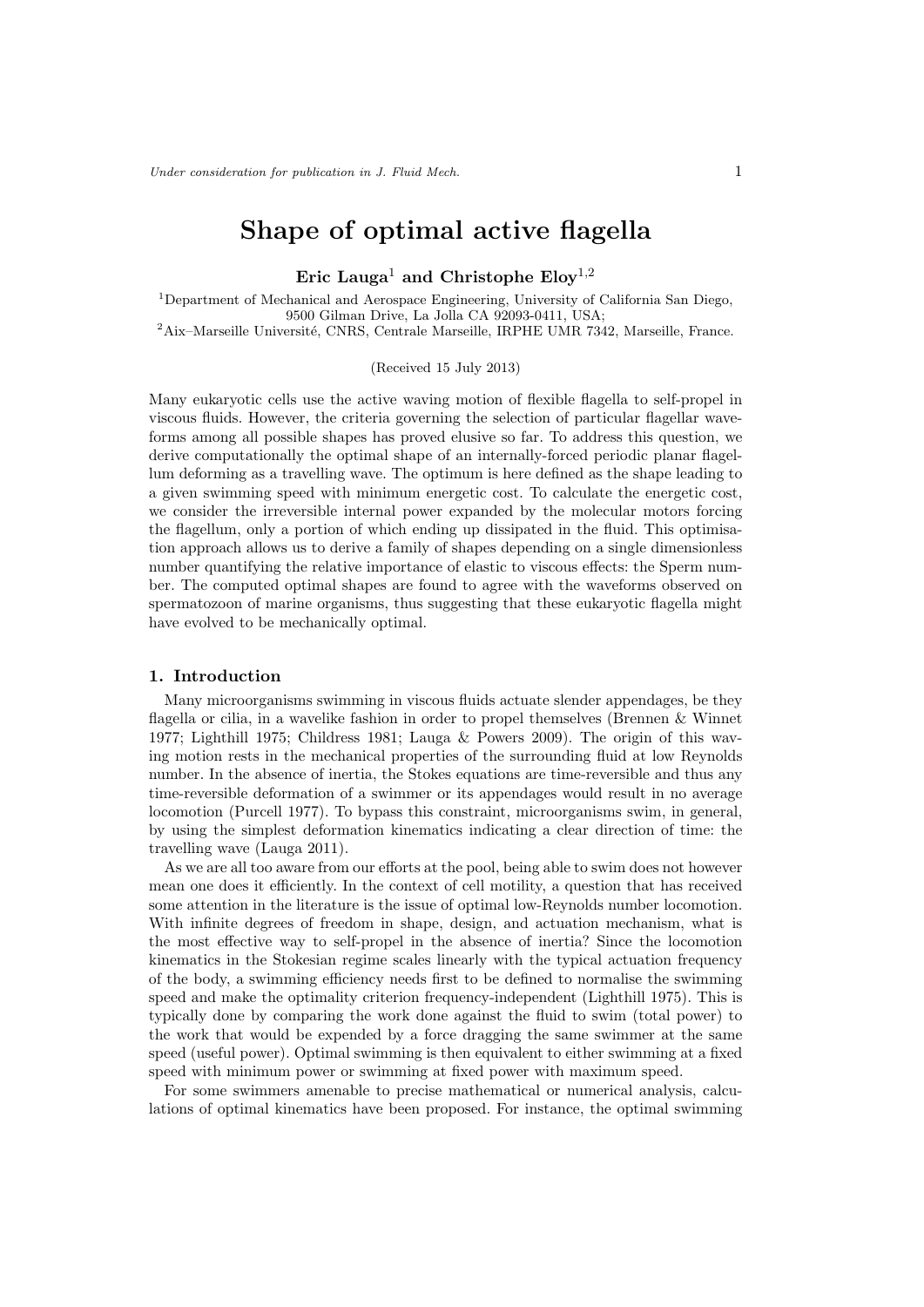### 2 Eric Lauga and Christophe Eloy

gait of a Purcell's three-link swimmer (Purcell 1977) has been characterised by Tam & Hosoi (2007) and Avron & Raz (2008), as well as the optimal kinematics of the related three-sphere swimmer (Alouges *et al.* 2008). Shapere & Wilczek (1987, 1989 $a,b$ ) showed analytically that the optimal swimming by surface deformation of spheres and cylinders is achieved by surface waves akin to metachronal waves observed in ciliary fluid transport (Brennen & Winnet 1977), for which the optimal kinematics has also been studied (e.g. Osterman & Vilfan 2011). For swimmers able to impose a tangential velocity on the fluid at their surface without deforming their shapes, a swimming motion referred to as squirming, infinite efficiency can be obtained for infinitely slender swimmers as shown by Leshansky *et al.* (2007). For a spherical squirmer however, the optimal large-amplitude swimming (Michelin & Lauga 2010) or feeding (Michelin & Lauga 2011, 2013) problem has a finite efficiency and displays, again, surface waves.

Unfortunately, most microorganisms do not have shapes allowing detailed mathematical derivations. The most common shape is that of a cell body, somewhat spheroidal in shape, attached to one or several flagella (Bray 2000). Eukaryotic cells have active internally-forced flagella forming planar waves, while bacteria rotate passive helical flagella. The presence of slender flagella allows, physically, microorganisms to take full advantage of drag anisotropy at low Reynolds number in order to generate drag-based thrust (Lauga & Powers 2009). In the context of this flagellar swimming, once the issue of optimal body-to-flagella size has been addressed (Higdon 1979a,b; Fujita & Kawai 2001), the important question becomes how to actuate a flagellum optimally?

For bacteria locomotion, the optimal shape of rotated rigid helical flagella was recently derived and found to agree with experimental observations (Spagnolie & Lauga 2011). For eukaryotic cells however, the optimal flagellar shape has to be different from the bacterial one since eukaryotic flagella are deformed actively. A pioneering study demonstrated that, for a given flagellar shape, the optimal instantaneous shape deformation is that of a travelling wave (Pironneau & Katz 1974). Using a local analysis for the fluid dynamics, Lighthill then derived the optimal shape for a flagellar travelling wave. For an infinite swimmer, he obtained a sawtooth wave (Lighthill 1975), an optimal which remains valid for finite-size swimmers (Pironneau & Katz 1974, 1975).

The optimal flagellar shape thus appears to be mathematically singular. Yet experimental observations do not show any singularity (Brennen & Winnet 1977). To resolve the discrepancy, different possibilities can be considered. A first possibility could be that the shapes of eukaryotic flagella have not evolved to be optimal for locomotion, either because locomotion contributes to relatively small energetic costs, or because other contributions are more relevant. Another possibility could be that cells cannot reach the mathematical optimum because of physical or biological constraints. A last possibility could resolve the apparent discrepancy: flagella might well be optimal but the energetic costs measured through the power lost in the fluid might not be pertinent. The internal structure of an eukaryotic flagellum, called the axoneme, is made up of a small number of polymeric filaments (microtubule doublets) which are caused to slide past each other by the action of a motor protein called the dynein (Alberts et al. 2007). It is the action of these molecular motors on the filaments that performs useful work through the consumption of ATP. Only a fraction of this work ends up dissipated in the fluid though, the other fraction being spent on irreversible bending of the flagellum. Because it quantifies the real biological cost of actuating the flagellum, the work done by these molecular motor is the correct energetic measure and we believe that efficiency should be defined on this measure to perform adequate optimisation calculations (Eloy & Lauga 2012).

In this paper we use this internal energetic measure to derive the shape of the optimal active flagellum. After introducing the physical model for an active, internally-forced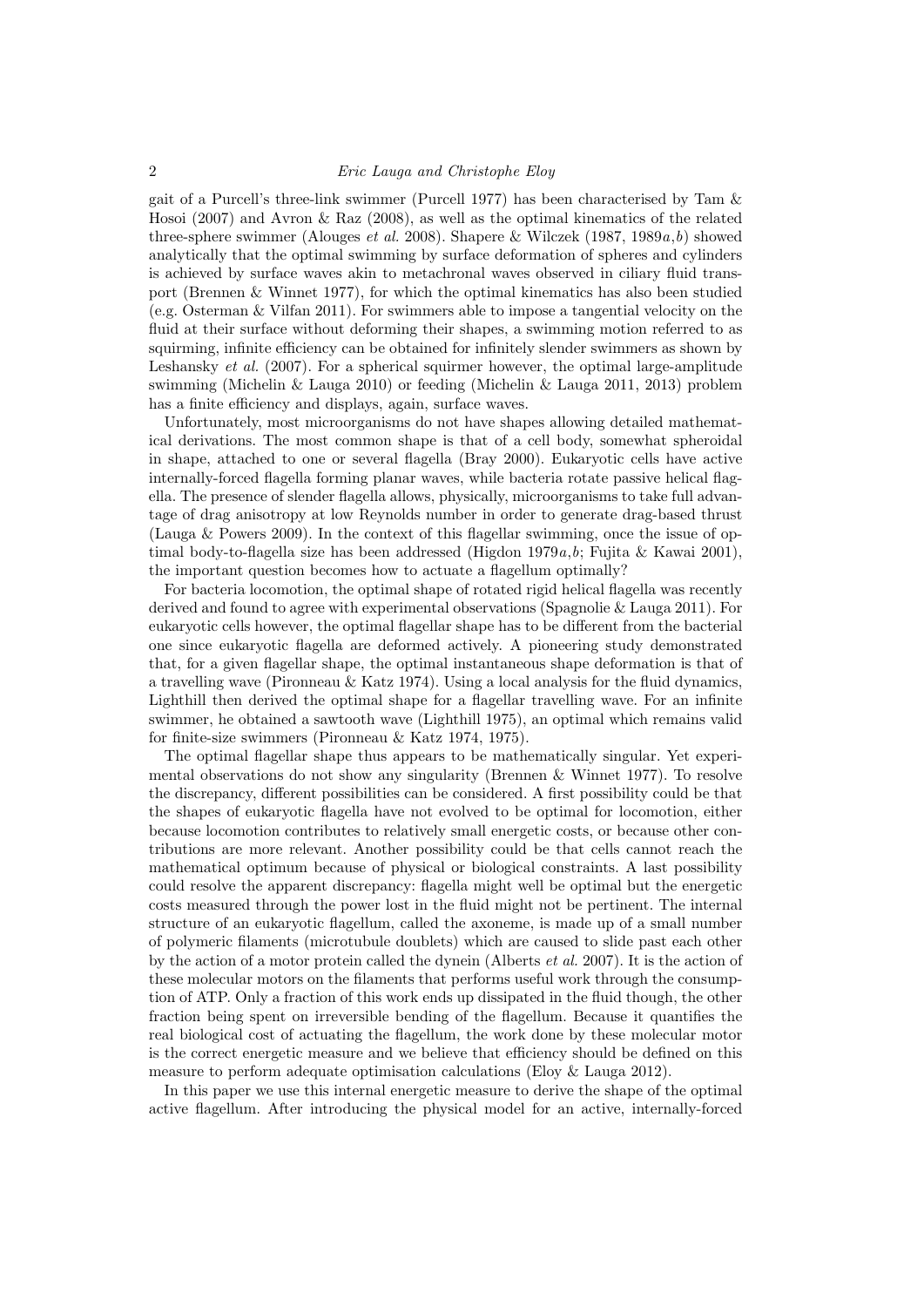

Figure 1. Mathematical model and notation. We consider an infinite planar flagellum of wavelength  $\lambda$  along x, with curvilinear coordinate s and tangent unit vectors  $\hat{\mathbf{s}}$ . The wavespeed is denoted V in the  $+x$  direction and the flagellum is assumed to be swimming with speed  $-U$ . The wavelength measured along the curvilinear direction is  $\Lambda \equiv \lambda/\alpha$  ( $\alpha \leq 1$ ).

periodic planar flagellum in §2, we compute the travelling-wave shape that maximises the swimming speed for a fixed energetic cost in §3. The shape is a function of a dimensionless Sperm number, Sp, quantifying the relative importance of bending to viscous forces. For finite values of Sp, the optimal flagellar waveform is smooth and becomes singular only in the hydrodynamic limit,  $Sp \to \infty$ . In the elastic limit  $Sp \to 0$ , the optimal waveform appears to be composed of circular arcs with constant curvature of alternating signs. Our optimal shapes are found to agree with experimentally-measured waveforms of marine microorganisms as discussed in §4.

### 2. Mathematical model of active flagellum

### 2.1. Kinematics

We consider an infinite, active, and flexible planar flagellum deforming periodically such that it swims at constant velocity  $-U$  in the x-direction (figure 1). The flagellum deformation is assumed to be a travelling wave of velocity V and wavelength  $\lambda$  along x (or, equivalently,  $\Lambda$  along the curvilinear coordinate s, with  $\lambda = \alpha \Lambda$ ,  $\alpha \leq 1$ ). The local tangential unit vector is defined as  $\hat{\mathbf{s}}$ .

In the frame moving with velocity  $V - U$  compared to the laboratory frame, the deformation of the flagellum appears steady (Lighthill 1975). In this frame, the material points on the flagellum move thus necessarily tangentially with velocity  $-c\hat{s}$ , where the speed c is such that a material point travels one wavelength  $\Lambda$  over a period T. Consequently, we have  $T = \Lambda/c = \lambda/V$  and thus  $V = \alpha c$ , where

$$
\alpha = \frac{\lambda}{\Lambda} = \frac{1}{\Lambda} \int_0^{\Lambda} \cos \theta \, ds,\tag{2.1}
$$

and  $\theta$  is the local angle between the flagellum and the swimming direction (figure 1). The relative velocity between the fluid and the flagellum is therefore given, at any point along the flagellum, by

$$
\mathbf{u} = (V - U)\hat{\mathbf{x}} - c\hat{\mathbf{s}},\tag{2.2}
$$

with a spatial dependence coming implicitly through the variation of  $\hat{\mathbf{s}}$ .

### 2.2. Swimming

In order to compute the fluid forces on the waving flagellum, we use the classical framework of resistive force theory (Gray & Hancock 1955), which is the leading-order term of slender-body theory (Cox 1970). Within this approximation, the force per unit length exerted by the fluid on the flagellum can be written as

$$
\mathbf{F} = \xi_{\perp} \mathbf{u} + (\xi_{\parallel} - \xi_{\perp}) \hat{\mathbf{s}} \hat{\mathbf{s}} \cdot \mathbf{u},\tag{2.3}
$$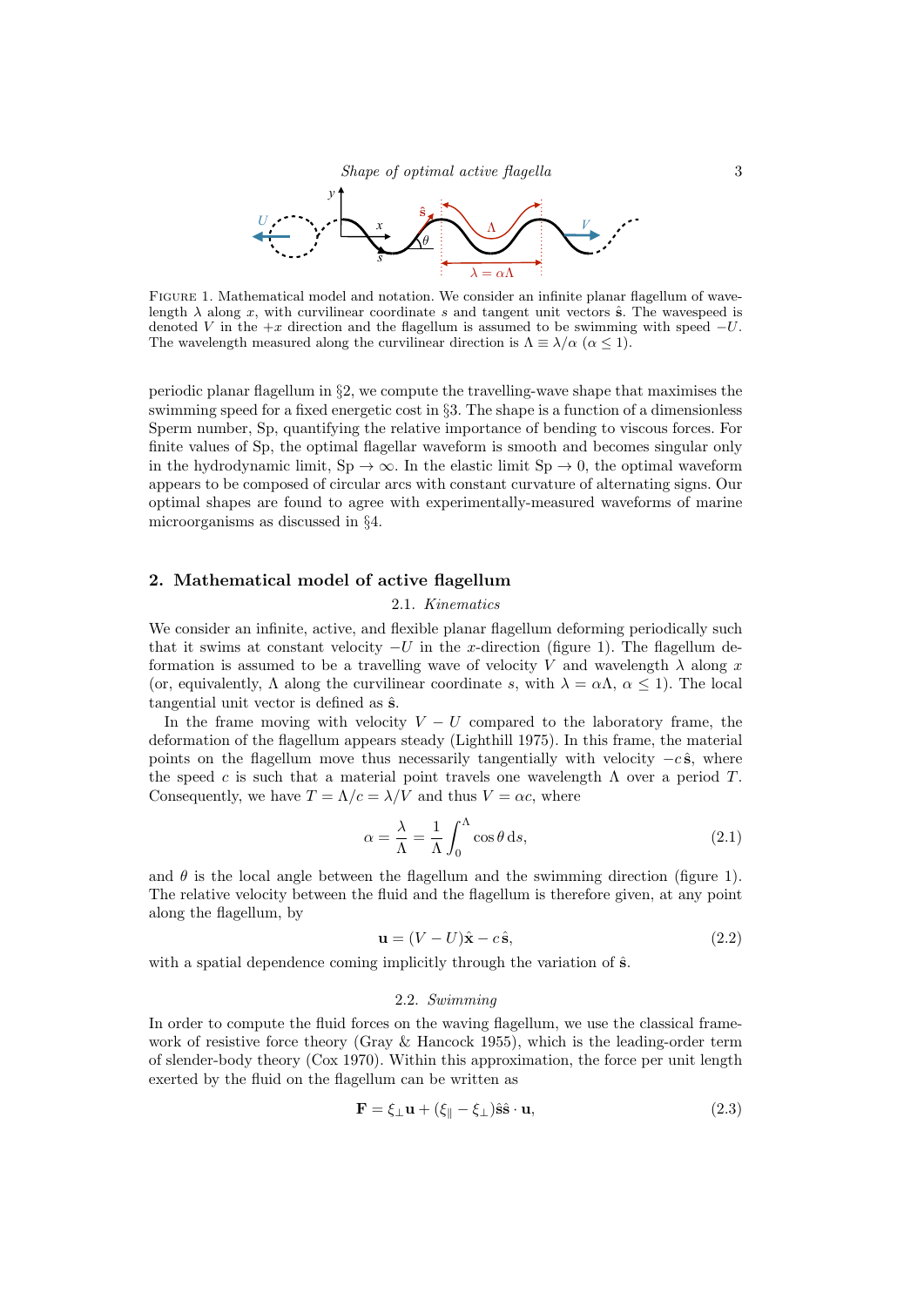### 4 Eric Lauga and Christophe Eloy

where  $\xi_{\perp}$  and  $\xi_{\parallel}$  are the perpendicular and parallel resistance coefficients respectively, and we will further assume that  $\xi_{\perp} = 2\xi_{\parallel}$  (Gray & Hancock 1955). Inserting (2.2) into (2.3) yields a spatial distribution of force such that

$$
\frac{1}{\xi_{\perp}} \mathbf{F} \cdot \hat{\mathbf{x}} = (\alpha c - U)(1 - \frac{1}{2}\cos^2\theta) - \frac{1}{2}c\cos\theta.
$$
 (2.4)

To determine  $U$ , we enforce that the net sum of all hydrodynamic forces projected along the x-direction is zero (free-swimming condition), i.e.  $\int_0^{\Lambda} \mathbf{F} \cdot \hat{\mathbf{x}} ds = 0$  (Lighthill 1975), leading to the swimming velocity  $U$  given by

$$
U = \frac{1 - \beta}{2 - \beta}\alpha c, \quad \text{with} \quad \beta = \frac{1}{\Lambda} \int_0^{\Lambda} \cos^2 \theta \, \mathrm{d}s. \tag{2.5}
$$

Note that since  $c > 0$  and  $\beta \leq 1$ , then  $U \geq 0$ : a wave travelling to the right leads to swimming to the left.

# 2.3. Energetics

In order to evaluate the power needed to deform periodically the flagellum, we first need to calculate the active internal torques necessary to the deformation. We use Kirchhoff equations for a flexible rod (Audoly & Pomeau 2010) expressing the local balance of forces and moments. In that case, the internal tension,  $T$ , and bending moment,  $M$ , are related to the external force according to

$$
\mathbf{T}' = \mathbf{F}, \quad \mathbf{M}' + \hat{\mathbf{s}} \times \mathbf{T} + \mathbf{q} = 0,
$$
\n(2.6)

where primes denote differentiation with respect to the local curvilinear direction s, and q denotes the active torque produced by the internal molecular motors. Assuming a Hookean constitutive relation,  $\mathbf{M} = B\theta''\hat{\mathbf{z}}$ , where B is the bending rigidity, the equations (2.6) yields an explicit expression for the internal torque as

$$
\mathbf{q} = -B\theta''\hat{\mathbf{z}} + \hat{\mathbf{s}} \times \int_{s}^{L} \mathbf{F} \, \mathrm{d}s,\tag{2.7}
$$

where  $L$  denotes the end of the flagellum or any point with the same phase (in practice any point can be chosen for  $L$  since a s-shift is equivalent to a time shift).

The average power needed to perform the deformation is obtained from the scalar product of the internal torque and the local angular velocity

$$
P = \int_0^\Lambda \left[ \mathbf{q} \cdot \dot{\theta} \hat{\mathbf{z}} \right]^+ \mathrm{d}s,\tag{2.8}
$$

where  $\dot{\theta} = -c\theta'$  is the angular velocity and the notation  $[\cdot]^+$  expresses that only positive works are included in the energy budget. In other words, we assume that the flagellum (or more precisely, the molecular motors actuating it) cannot harvest energy from the fluid when the local power given to the fluid is negative. This means that the elastic energy is not conserved and that the work expended by internal torques is not totally transferred to the fluid, but instead a portion of it is wasted internally due to the irreversibility of internal motors. This assumption is similar to what is classically done when modelling the muscle mechanics, except that, in the present study, the work is done in bending instead of longitudinal compression or extension (Alexander 1992).

### 2.4. Swimming efficiency

The efficiency,  $\eta$ , of a given flagellum deformation,  $\theta(s)$ , is then expressed as the ratio between the power needed to drag one period of the straightened filament in the fluid to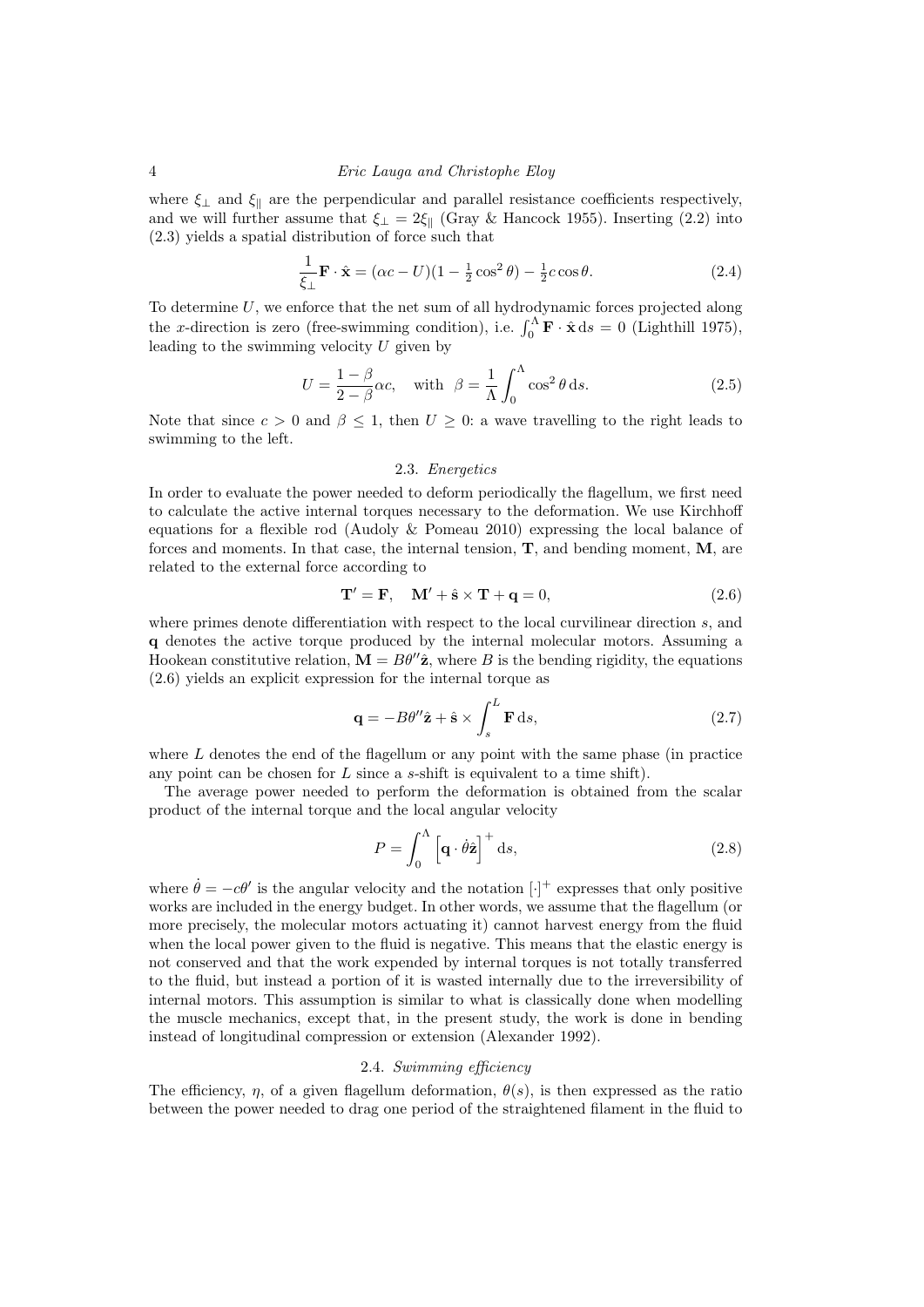the actual power spent to actuate the internal motors

$$
\eta = \frac{\xi_{\parallel} \Lambda U^2}{P}.
$$
\n(2.9)

Note that the choice of the power  $\xi_{\parallel} \Lambda U^2$  to normalise  $\eta$  is somewhat arbitrary in the present context and does not affect the optimisation results (Childress 2012). The efficiency depends on a single dimensionless parameter, the Sperm number Sp, measuring the ratio of the wavelength,  $\Lambda$ , to an elasto-viscous persistence length,  $\ell$  and defined as

$$
Sp = \frac{\Lambda}{\ell}, \quad \text{with } \ell = \left(\frac{TB}{\xi_{\perp}}\right)^{1/4}.
$$
 (2.10)

In the traditional approach for optimisation of locomotion at low Reynolds number, the efficiency, denoted  $\eta_{\text{fluid}}$  here, is defined as in (2.9) but P is taken to be the rate of energy dissipated in the fluid, and the elastic nature of the flagellum is not considered (Lauga & Powers 2009). This was the assumption made by Lighthill in his optimisation calculation (Lighthill 1975). With  $P$  defined as in  $(2.8)$ , the optimisation approach proposed allows us to de-singularize the optimal flagellum shape, and to rigorously quantify the net molecular energy expenditure.

### 3. Shape of the optimal active flagellum

#### 3.1. Numerical optimisation

The optimisation procedure consists in computing, for a given Sperm number Sp, the flagellum shape that maximises the efficiency. This optimisation problem can be solved numerically by decomposing the flagellum shape onto Fourier modes, such that the local angle is given by  $\theta(s-ct) = \sum_{n=1}^{N} A_n \cos(2\pi n(s-ct)/\Lambda)$ , where, in fact, even terms are zero for the optimal shapes due to the problem symmetry. The swimming velocity can then be determined using (2.5), and the efficiency using (2.9). From a practical point of view, the Fourier series has been truncated with  $N = 100$  to have a sufficient spectral resolution, and integrals along s have been discretized onto 1000 elements. The optimisation itself is carried out with Matlab using the sequential programming (SQP) algorithm, starting from a guess value picked as the best efficiency among 1000 random trials. The optimisation calculation is typically ran 20 times for each Sperm number to ensure that the algorithm has reached the global optimum. This approach has been validated by comparing the results for large values of Sp with the analytical study of Lighthill (1975). He found that, in the hydrodynamic limit where all the work is dissipated in the fluid (equivalent to vanishing bending rigidity, or infinite Sp), the maximum efficiency  $\eta_{\text{fluid}} = (1 - \sqrt{1/2})^2 \approx 0.0858$  is reached for a sawtooth shape such that  $\theta = \pm \arcsin(1/(1 + \sqrt{2}))^{1/2} \approx 40.06^{\circ}$ .

### 3.2. Optimal shapes

The optimal shapes found numerically by maximising the efficiency at constant Sp are shown in figure 2. As the value of Sp is increased, the calculated shapes do converge toward Lighthill's sawtooth function. For finite values of Sp however, the singular points in  $x = \lambda/4$  and  $3\lambda/4$  are smoothed out.

The efficiencies of these optimal shapes are shown in figure 3 as a function of the Sperm number. We see that the efficiency is a monotonically increasing function of Sp, which reveals, as expected, that an increase of the bending rigidity leads to an increase of the internal energetic cost. The external energetic cost, or the energy given to the fluid, is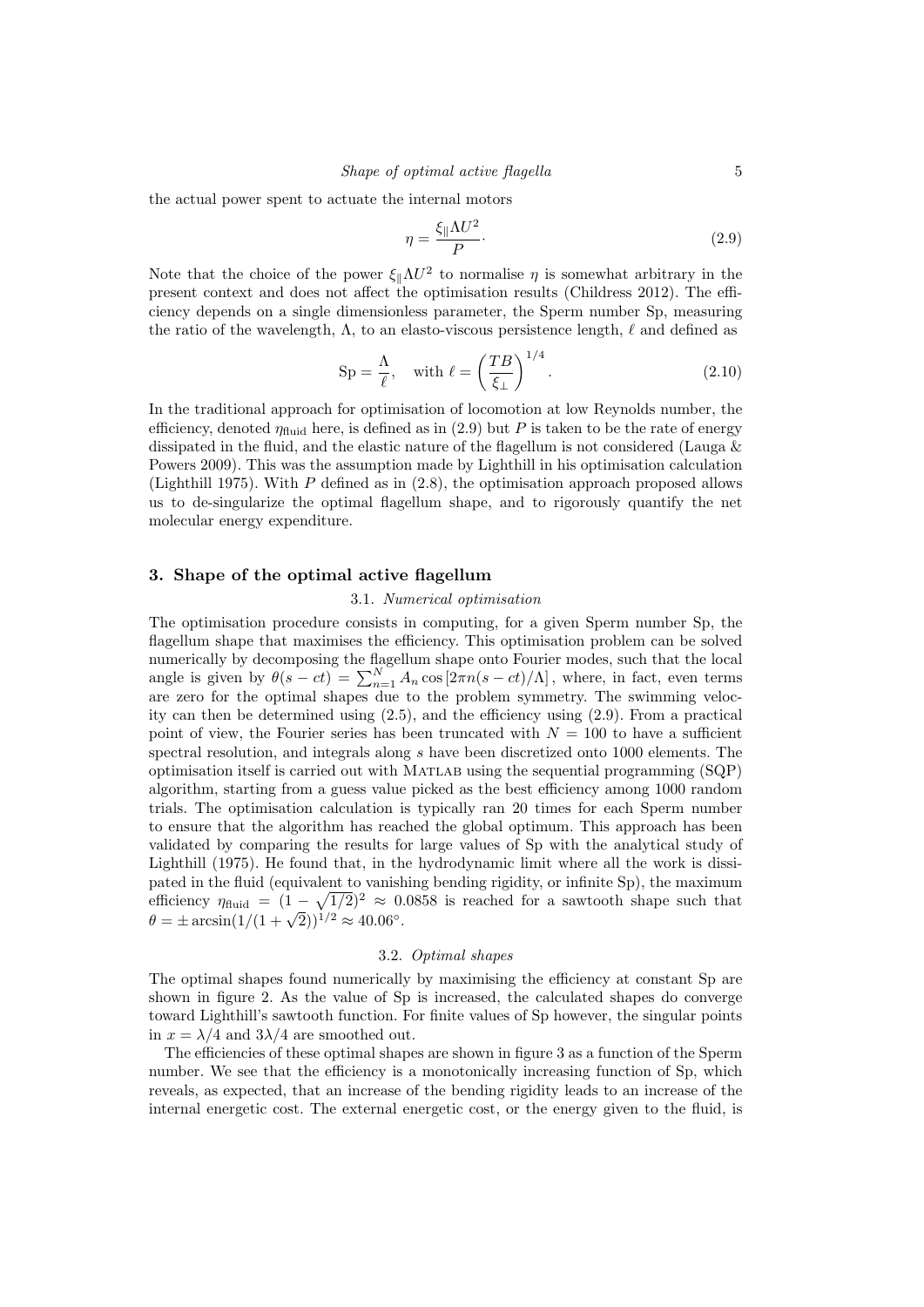

Figure 2. Energetically-optimal flagellum shapes for different Sperm numbers, Sp. The sawtooth function, with an angle of  $\pm 40.06^{\circ}$ , is the solution of Lighthill (1975) and corresponds to an infinite Sperm number (thin black line). The percentages in  $(a)$  refer to the proportion of the power expended by the internal motors (torques) which ends up dissipated in the viscous fluid (see also inset of figure 3). In  $(a)$  and  $(b)$  we display the overall shapes over a single wavelengths, both superimposed (a) and shifted (b). In (c) we zoom in on the part of the flagellum which intersects its swimming axis and in  $(d)$  we show a zoom of the region with largest curvature.

quantified in this figure by also plotting the efficiency  $\eta_{\text{fluid}}$  using (2.9) but with P equal to the rate of dissipation in the fluid alone. The ratio between  $\eta$  and  $\eta_{\text{fluid}}$  corresponds to the ratio between the power given to the fluid and the total power spent and is plotted as an inset in the figure (that ratio is also reported for the five optimal shapes in figure 2). When Sp  $\leq$  2.7, more than half of the power is spent internally whereas when Sp  $\geq$  5, the power spent internally is almost negligible (although the optimal shapes continue to depend on the value of Sp).

In figure 4, the angle and curvature of the optimal shapes are analysed as Sp is varied. First, it appears that the maximum curvature of the shape (located in  $x = \lambda/4$  and  $3\lambda/4$ ) is an increasing function of the Sperm number. As anticipated, increasing the bending rigidity yields a smoother shape. As illustrated in figure  $4c$  however, this monotonic increase of the maximum curvature corresponds to qualitatively different distributions of the curvature along the flagellum length. For small Sp, the curvature is almost constant on the intervals  $0 < x < \lambda/2$  and  $\lambda/2 < x < \lambda$  with an abrupt jump (change of sign) at  $x = \lambda/2$ . In that limit, the flagellum shape is an assembly of arcs of circles with identical radii. For  $1 \leq Sp \leq 5$ , the curvature is no longer constant on the half-wavelengths, but there is still a jump of curvatures in  $x = \lambda/2$ . Finally, for Sp  $\geq 5$ , the jumps disappear and the curvature is zero in two intervals centred around  $x = 0$  and  $\lambda/2$ ; in this limit of large Sp, the region of non-zero curvature is concentrated in small intervals around  $x = \lambda/4$  and  $3\lambda/4$ , the extent of these region decreasing as Sp increases. These different regimes are also apparent in figure 4b when looking at the maximum angle  $\theta_{\text{max}}$  between the flagellum centreline and the swimming direction (see also the zoom on the shapes in figure 2c). For small values of the Sperm number (Sp  $\lesssim$  3.4), this midpoint angle increases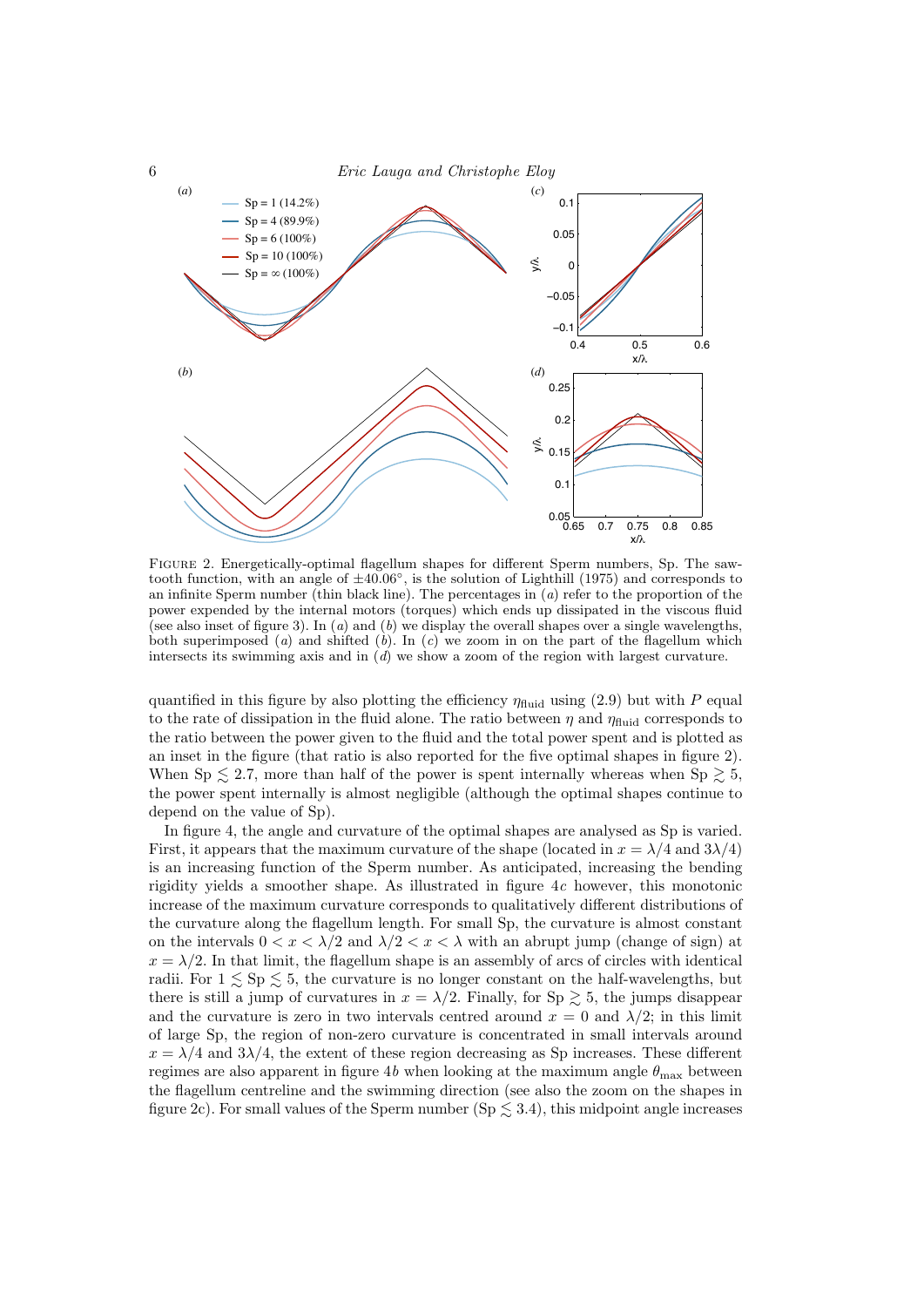

FIGURE 3. Efficiency,  $\eta$ , of the optimal flagellum shape as a function of the Sperm number (line with circles). The coloured symbols correspond to the cases from figure 2. The additional solid line shows the efficiency  $\eta_{\text{fluid}}$  calculated by considering only the fluid power while the dashed line shows the solution of Lighthill (1975),  $\eta_{\text{fluid}} = (1 - \sqrt{1/2})^2 \approx 0.0858$ , corresponding to an infinite Sperm number. Inset: proportion of the total internal power dissipated in the surrounding fluid.



FIGURE 4. Curvature and maximum angle of the optimal solutions.  $(a)$ : Maximum curvature (normalised by  $\lambda$ ) as a function of Sp. (b) Maximum angle (in degrees), located at  $x = \lambda/2$ . as a function of Sp.  $(c)$  Distribution of dimensionless curvature along the flagellum axis, x, for  $Sp = 1, 4, 6, and 10$  (same colour code as in the other figures).

with Sp to reach a local maximum of roughly  $57^{\circ}$ , followed by a decrease toward to the value of 40.06° predicted by Lighthill (1975) corresponding to an infinite Sperm number.

### 4. Discussion

In this paper, we have computed the energetically-optimal shape of a flagellum deforming as a pure travelling wave. When the energetic cost is defined as the irreversible power expended by the internal molecular motors actuating the flagellum, this optimisation calculation yields a family of shapes parametrised by a single dimensionless number, the Sperm number, which quantifies the ratio between viscous and elastic effects. When the Sperm number is asymptotically small, the optimal shape appears to be an assembly of circular arcs of constant absolute curvatures. When it is asymptotically large, the optimal shape tends to the sawtooth shape found by Lighthill (1975) by considering only the power dissipated in the fluid.

At this point, two comparisons with past work should be made. First, the calculated shapes can be compared with the results of past optimisation studies. Specifically, we look back at the study of Spagnolie & Lauga (2010) who proposed a physical regular-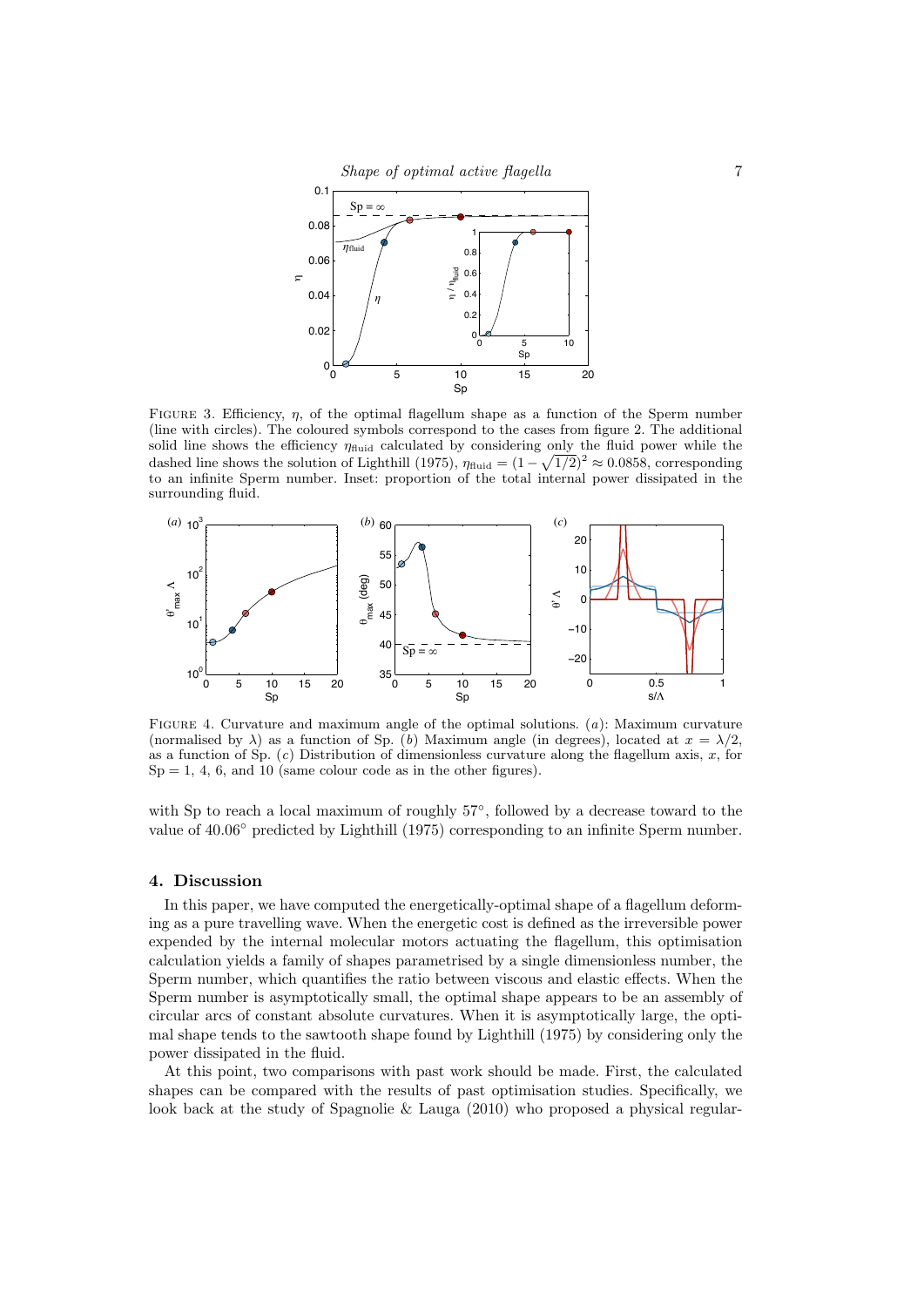

Figure 5. Comparison between the optimal flagellum shape obtained in the present model (solid line) and the one obtained by Spagnolie & Lauga (2010) (dashed line) in the elastic regime (i.e.  $Sp \ll 1$ : (a) waveforms; (b) distribution of curvatures.

isation of Lighthill's shape by replacing, in (2.9), the rate of viscous dissipation in the fluid by a linear combination of that dissipation rate and the bending energy stored elastically in the flagellum per period. In the limit of strong elastic cost, or equivalently in the asymptotic limit of vanishing Sperm number, our results are compared to the ones of Spagnolie & Lauga (2010) by juxtaposing the optimal waveforms (figure 5a) and the corresponding distribution of curvatures (figure 5b). The optimal shape obtained in the present work for vanishing Sperm number is composed of circular arcs with constant curvature alternating in sign, and has an hydrodynamic efficiency  $\eta_{\text{fluid}} \approx 7.1\%$ . In contrast, the optimal shape in Spagnolie  $&$  Lauga (2010), which is also smooth, is characterised by a sinusoidally-varying shape angle  $\theta(s)$  (and thus a sinusoidally-varying curvature) with a smaller hydrodynamic efficiency of  $\eta_{\text{fluid}} \approx 6.1\%$ . The crucial difference in the analysis between the two studies is that the work of Spagnolie & Lauga (2010) penalises all curvature along the flagellum equally through the use of the bending energy measuring the mean square curvature along the shape. As a difference, the present study only penalises location along the flagellum where irreversible work is being done.

A second comparison can be made with the shapes of actual biological organisms. This can be done both qualitatively and quantitatively. In a famous 50-year-old study, Brokaw & Wright (1963) described in detail the flagellar waveform of *Ceratium*, a marine dinoflagellate, and reported that contrary to common knowledge "the regular form of the wave is not sinusoidal" but the bent regions are "circular arcs in which the curvature is constant throughout the bend". In a followup work analysing the shapes of spermatozoa of marine invertebrates, Brokaw (1965) similarly found that the observed shapes "contain regions of constant bending, forming circular arcs, separated by shorter unbent regions". These results indicate that the optimal shapes found in the present study for small Sp, which exhibit constant curvature, agree qualitatively with those observed experimentally.

From a quantitative standpoint, we can further compare the results of the present work with experimental measurements of five flagellar shapes of spermatozoa (Chaetopterus, Ciona, Colobocentrotus, Lytechinus, Psammechinus), and one eukaryotic cell (Tripanosoma cruzi), all displaying two-dimensional flagellar beat (Table 1), and whose characteristics have been reported in Brennen & Winnet (1977), Brokaw (1965), and Gray & Hancock (1955). Averaging over all six species, the typical ratio between the flagellar wave amplitude and wavelength is found to be  $h/\lambda \approx 0.165$ , while the typical maximum curvature is  $\theta'_{\text{max}} \approx 5.75/\Lambda$ . Lighthill's optimal shape gives  $h/\lambda \approx 0.209$  and  $\theta'_{\text{max}} = \infty$ . By contrast, in our optimal calculation for Sp = 4, the optimal shapes are characterised by  $h/\lambda \approx 0.163$  and  $\theta'_{\text{max}} = 7.75/\Lambda$ , while for Sp = 1, we obtain shapes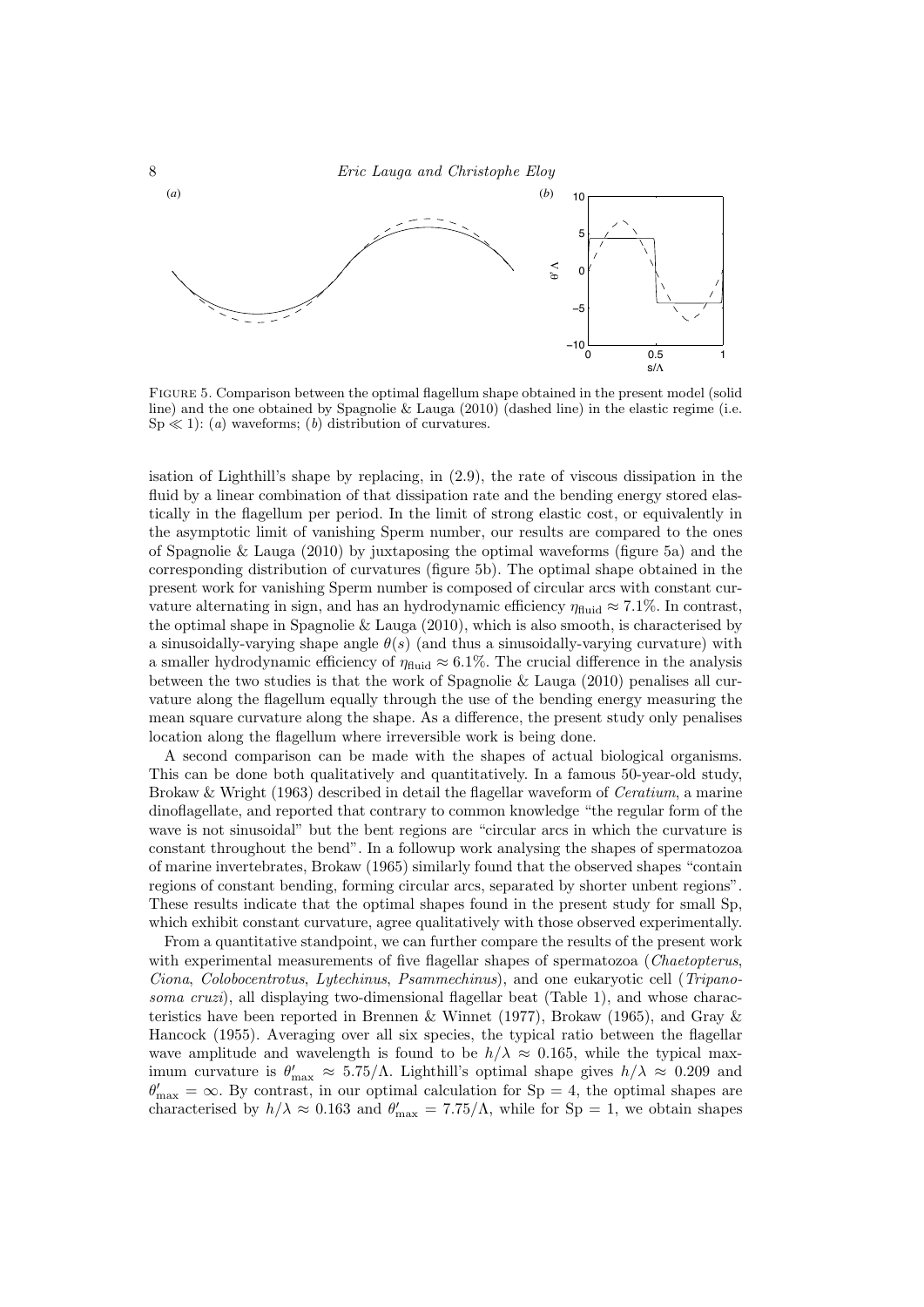|                                       | $\lambda$                            | h                                                     | $h/\lambda$ $\theta'_{\rm max}\Lambda$ |
|---------------------------------------|--------------------------------------|-------------------------------------------------------|----------------------------------------|
| EXPERIMENTS annelid (Chaetopterus)    |                                      | $19.5 \,\mu \text{m}$ $3.8 \,\mu \text{m}$ $0.194$    | 5.93                                   |
| tunicate $(Ciona)$                    |                                      | $22 \mu m$ 4.3 $\mu m$ 0.195                          | 5.45                                   |
| sea urchin ( <i>Colobocentrotus</i> ) |                                      | $30 \,\mu m$ $2.8 \,\mu m$ 0.093                      | $\hspace{0.1mm}$                       |
| sea urchin $(Lytechnus)$              | $22.6 \,\mu m$ $4.6 \,\mu m$ $0.203$ |                                                       | 5.86                                   |
| sea urchin ( <i>Psammechinus</i> )    |                                      | $24 \mu m$ $4.0 \mu m$ 0.166                          | $\overline{\phantom{m}}$               |
| protist (Trypanosoma cruzi)           |                                      | $3.5 \,\mu \text{m}$ $0.5 \,\mu \text{m}$ $0.142$     |                                        |
| MODELS present model $(Sp = 1)$       |                                      | $0.856 \,\mathrm{\AA}$ $0.110 \,\mathrm{\AA}$ $0.128$ | 4.45                                   |
| present model $(Sp = 4)$              |                                      | $0.806 \,\mathrm{\AA}$ $0.131 \,\mathrm{\AA}$ $0.163$ | 7.75                                   |
| present model $(Sp = 6)$              |                                      | $0.774 \Lambda$ $0.150 \Lambda$ $0.194$               | 16.9                                   |
| present model $(Sp = 10)$             |                                      | $0.768 \,\mathrm{\AA}$ $0.158 \,\mathrm{\AA}$ $0.205$ | 45.7                                   |
| Lighthill's model $(Sp = \infty)$     |                                      | $0.766 \,\mathrm{\AA}$ $0.161 \,\mathrm{\AA}$ $0.209$ | $\infty$                               |

TABLE 1. Comparison of the wavelength,  $\lambda$ , amplitude, h, amplitude-to-wavelength ratio,  $h/\lambda$ , and the maximum dimensionless curvature,  $\theta'_{\text{max}}\Lambda$  (when available), of five spermatozoa flagellar shapes and one protist displaying two-dimensional beating (data from Brennen & Winnet 1977; Brokaw 1965; Gray & Hancock 1955), with the results of the present model and Lighthill's optimal shape.

with  $h/\lambda \approx 0.128$  and  $\theta'_{\text{max}} = 4.45/\Lambda$ . What is the value of Sp that should be used for comparison? For spermatozoa, the bending rigidity of the axoneme is believed to be of the order of  $B \approx 2.5 \times 10^{-23} - 4.4 \times 10^{-22} \text{ N m}^2$  (Hines & Blum 1983; Gittes *et al.* 1993; Camalet *et al.* 1999), the typical period  $T \approx 0.04$  s (Brokaw 1965), and the drag coefficient  $\xi_{\perp} \approx 0.003 \text{ Pas in water}$  (assuming an aspect ratio  $\Lambda/a = 200$ , with a the radius of the flagellum, Lighthill 1975). Using equation (2.10), the value of the persistence length is therefore  $\ell \approx 4 - 9 \,\mu \text{m}$ . Since  $\Lambda \approx 28 \,\mu \text{m}$  on average for the spermatozoa reported in Table 1, the Sperm number of a typical spermatozoon is  $\text{Sp} = \Lambda/\ell \approx 3$  – 7. Our optimization approach is therefore able to generate shapes which are close to the experimental observations, suggesting that perhaps eukaryotic flagella are indeed mechanically optimal. In the future, it would be interesting to extend the present study to account for finite-size effects and hydrodynamic interactions between multiple flagella.

We thank Mario Sandoval for his help gathering the data in Table 1. We acknowledge supports from the European Union (fellowship PIOF-GA-2009-252542 to C.E.) and the US National Science Foundation (grant CBET-0746285 to E.L.).

#### REFERENCES

- Alberts, B., Johnson, A., Lewis, J., Raff, M., Roberts, K. & Walter, P. 2007 Molecular Biology of the Cell, 5th edition. Garland Science, NY.
- Alexander, R. McN. 1992 A model of bipedal locomotion on compliant legs. Phil. Trans. R. Soc. Lond. B 338, 189-198.

Alouges, F., DeSimone, A. & Lefebvre, A. 2008 Optimal strokes for low Reynolds number swimmers: An example. J. Nonlinear Science 18 (3), 277–302.

AUDOLY, B. & POMEAU, Y. 2010 Elasticity and geometry. Oxford University Press.

Avron, J. E. & Raz, O. 2008 A geometric theory of swimming: Purcell's swimmer and its symmetrized cousin. New J. Phys. 10, 063016.

Bray, D. 2000 Cell Movements. New York, NY: Garland Publishing.

BRENNEN, C. & WINNET, H. 1977 Fluid mechanics of propulsion by cilia and flagella. Ann. Rev. Fluid Mech. 9, 339–398.

BROKAW, C. J. 1965 Non-sinusoidal bending waves of sperm flagella. J. Exp. Biol. 43, 155.